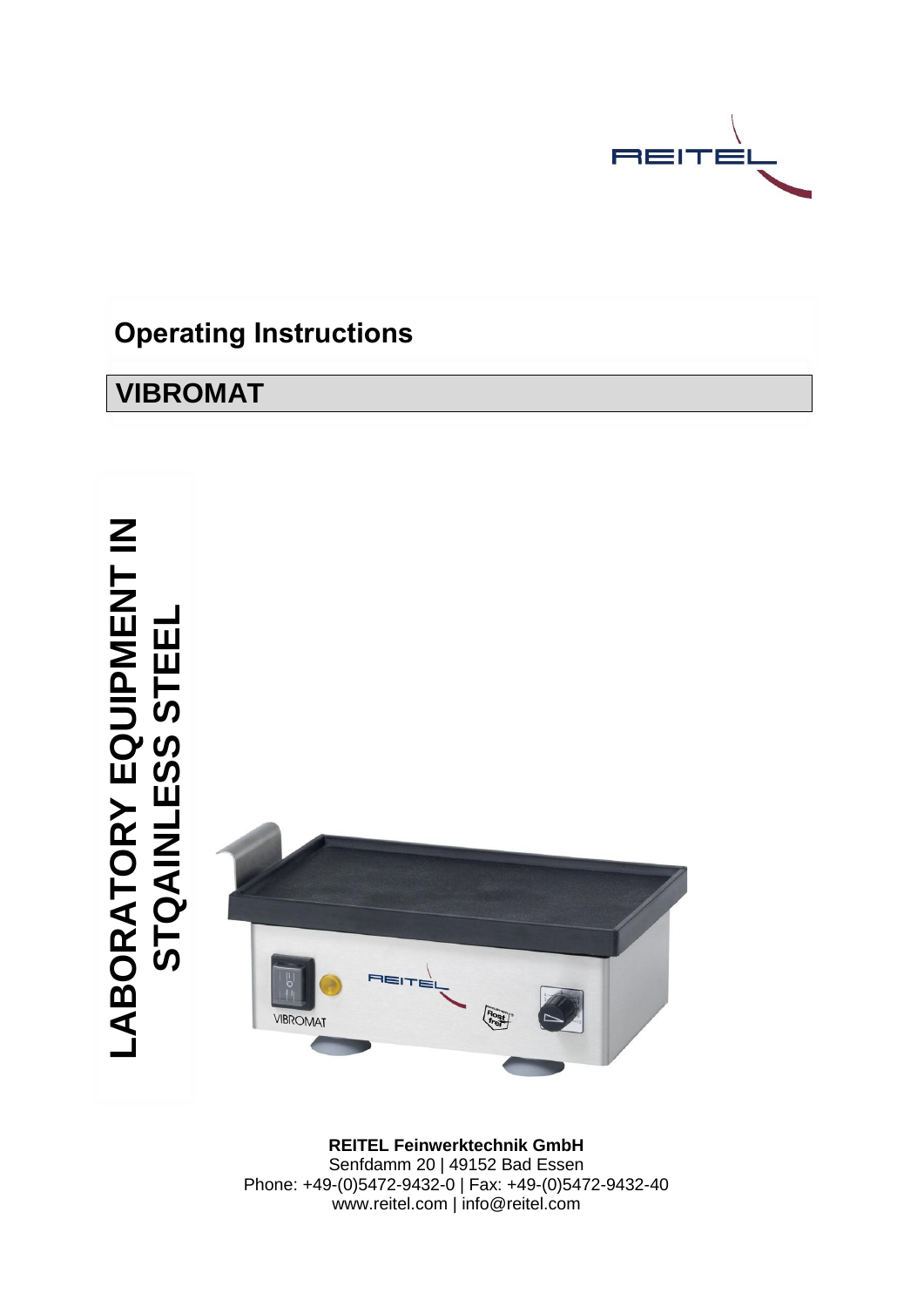### Dear Customer!

The vibrator VIBROMAT is designed to vibrate plaster, investment and other materials evenly and homogenously. The VIBROMAT allows for bubble-free pouring of dental impressions, duplicating molds and casting rings, offering two selectable vibration frequencies with continuously adjustable intensity. The rubber cover can be easily removed for cleaning.

Any other use or usage beyond this scope is considered unintended use. The manufacturer shall not be responsible for any damages that may result thereby.

Prior to installation of the device operating instructions and especially the safety instructions must be read and followed by all personnel who use this device.

After having unpacked the device, please check carefully whether transportation damages of any kind have occurred. If that is the case, the carrier or manufacturer must be notified within 3 days. The company will not be responsible for any damages found after that.

These operating instructions must be read and followed by all personnel who use this device. To ensure quick access we recommend to keep it at a safe place near the device. In case of loss it can be ordered from the manufacturer.

.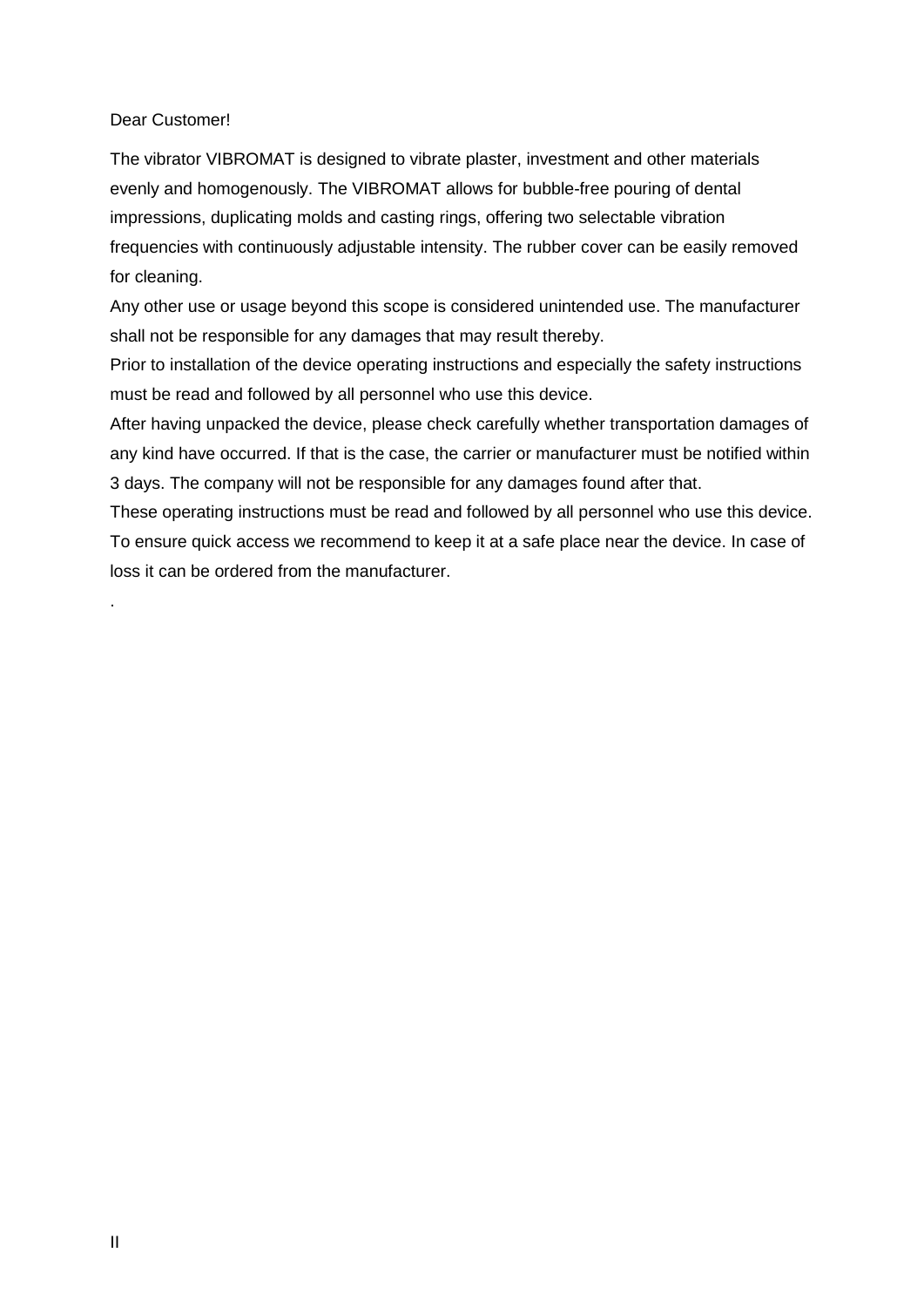# **INDEX**

| 1                       |     |  |
|-------------------------|-----|--|
|                         |     |  |
|                         |     |  |
|                         |     |  |
| 2 <sup>1</sup>          |     |  |
|                         | 21  |  |
|                         |     |  |
| $\overline{\mathbf{3}}$ |     |  |
|                         | 3.1 |  |
|                         |     |  |
|                         |     |  |
| $\blacktriangle$        |     |  |
|                         |     |  |
|                         |     |  |
| 5                       |     |  |
| 6                       |     |  |
| 7                       |     |  |
| 8                       |     |  |
| 9                       |     |  |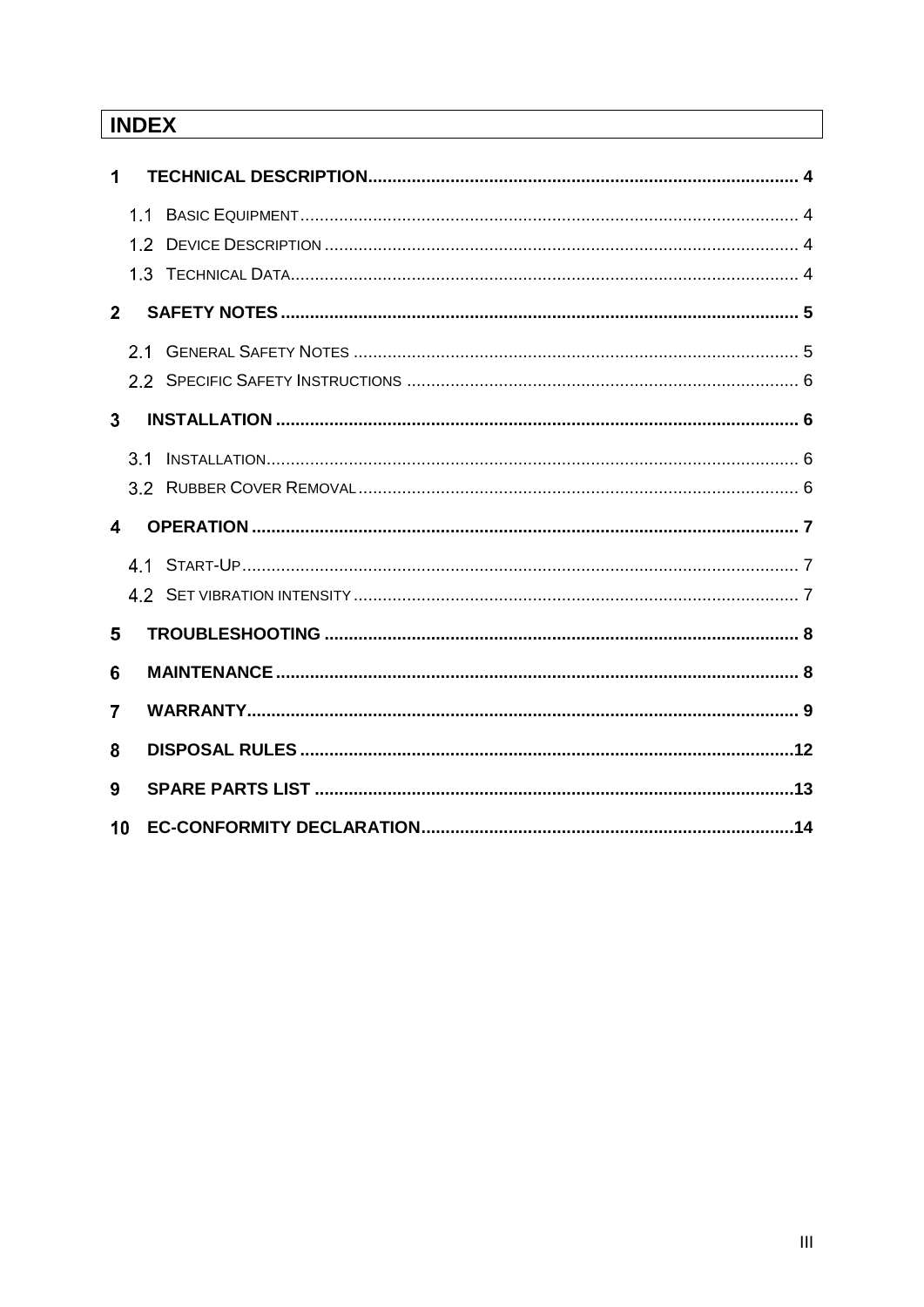#### $\overline{1}$ **Technical Description**

## 1.1 Basic Equipment

- VIBROMAT vibrator
- Power cord

## 1.2 Device Description

- 1 Power switch (two-stage)
- 2 Control lamp
- 3 Rubber cover on vibration plate
- 4 Vibration intensity control
- 5 Suction feet



### 1.3 Technical Data

| Line voltage                               | 230 V/50-60 Hz          |
|--------------------------------------------|-------------------------|
| <b>Current consumption</b>                 | 150 W                   |
| Height/width/depth                         | 125/300/170 mm          |
| Weight                                     | 6 kg                    |
| Vibration frequency/min.                   | 3.000 and 6.000         |
| Intensity                                  | Continuously adjustable |
| Sound level                                | $\leq$ 70 dB(A)         |
| Housing                                    | Stainless steel         |
| Order-No.:                                 | 14002000                |
| Made in Germany (Subject to modifications) |                         |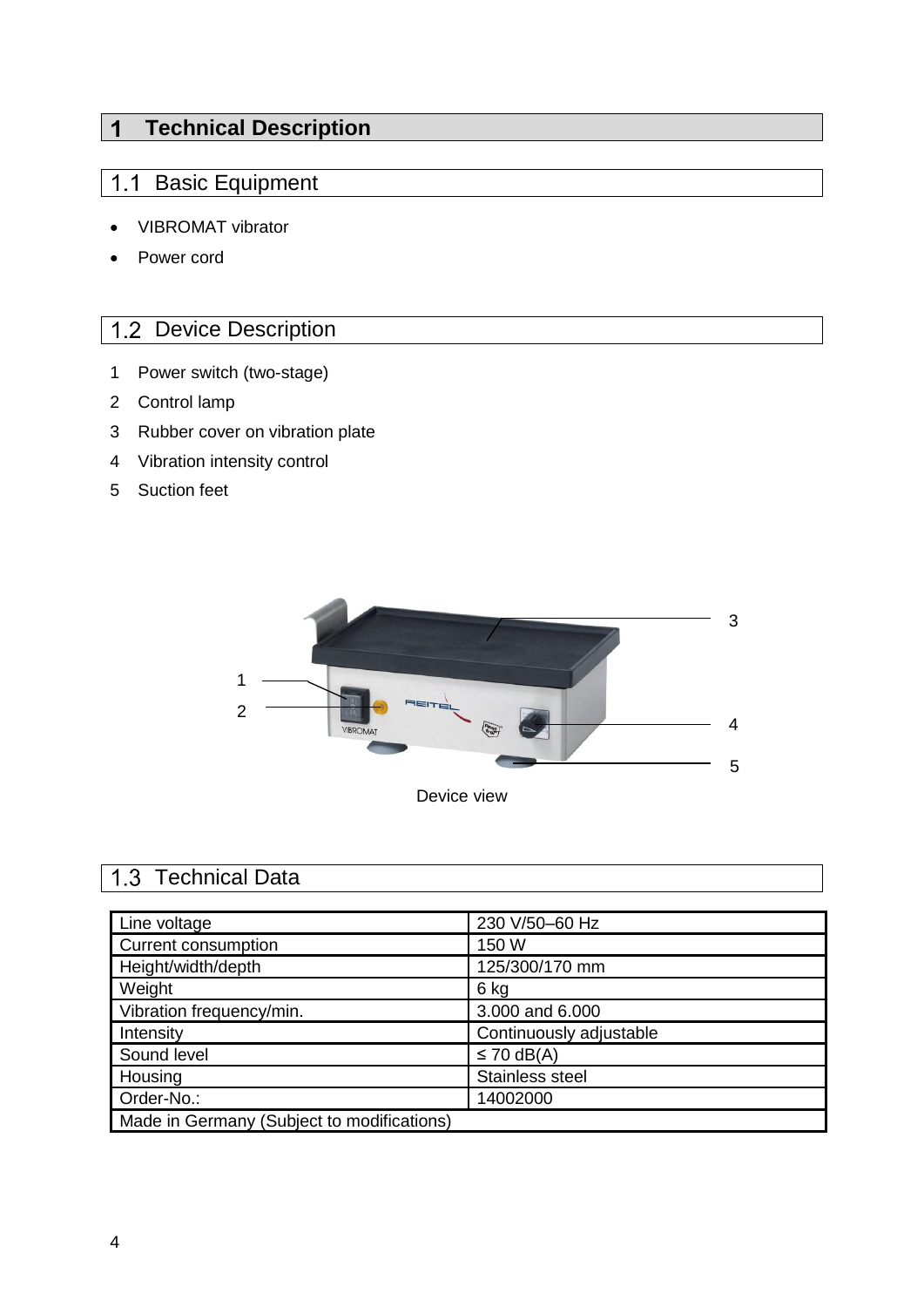#### **Safety Notes**  $2<sup>7</sup>$

#### $2.1$ General Safety Notes

- All equipment undergoes final inspection and testing before leaving our factory. However, if equipment is damaged during shipping or through any other circumstances, it must not be used in service. Please check the device regularly for damages. Damaged parts should be replaced immediately.
- All power/air/water/gas sources should be rated for the demands of the device as listed in the technical data sheets. Maximum ratings must not be exceeded. All VDE (Verein Deutscher Elektro-Ingenieure) standards should be followed. Equipment should be grounded according to standards.
- Adherence to valid regulations regarding necessary checks (e.g. according to Accident Prevention & Insurance or electrical equipment) is exclusively taken over by the buyer/user of this product.
- This device has been designated to be used only for its intended purpose. All other applications must be prohibited for safety reasons as otherwise the manufacturer's warranty expires.
- The device should be set-up in a clean, well-ventilated room, if necessary under a hood.
- Supporting surfaces should be straight, flat and adequately stable.
- Don't place anything on top of the machine.
- To avoid injury, appropriate protection should be worn (e.g. gloves, safety glasses, safety shoes, hearing protection etc.)
- If the machine is defective or working improperly it must be taken out of service. In case of further use of the machine the owner will be held responsible for any consequential damage.
- To prevent accidents from water, fire or explosion, all power/air/water/gas sources should be turned off after working hours and during breaks, and secured against unauthorized access.
- When carrying out maintenance works or repairs or when opening the device always turn off the main power switch and unplug the whole unit.
- Repairs should be carried out only by the manufacturer or by qualified and certified personnel appointed according to chapter 7 – warranty.
- In case of leaking water out of housing or tank shut down device and call service.
- Check all hose fittings for tightness, if necessary fasten hose clamps.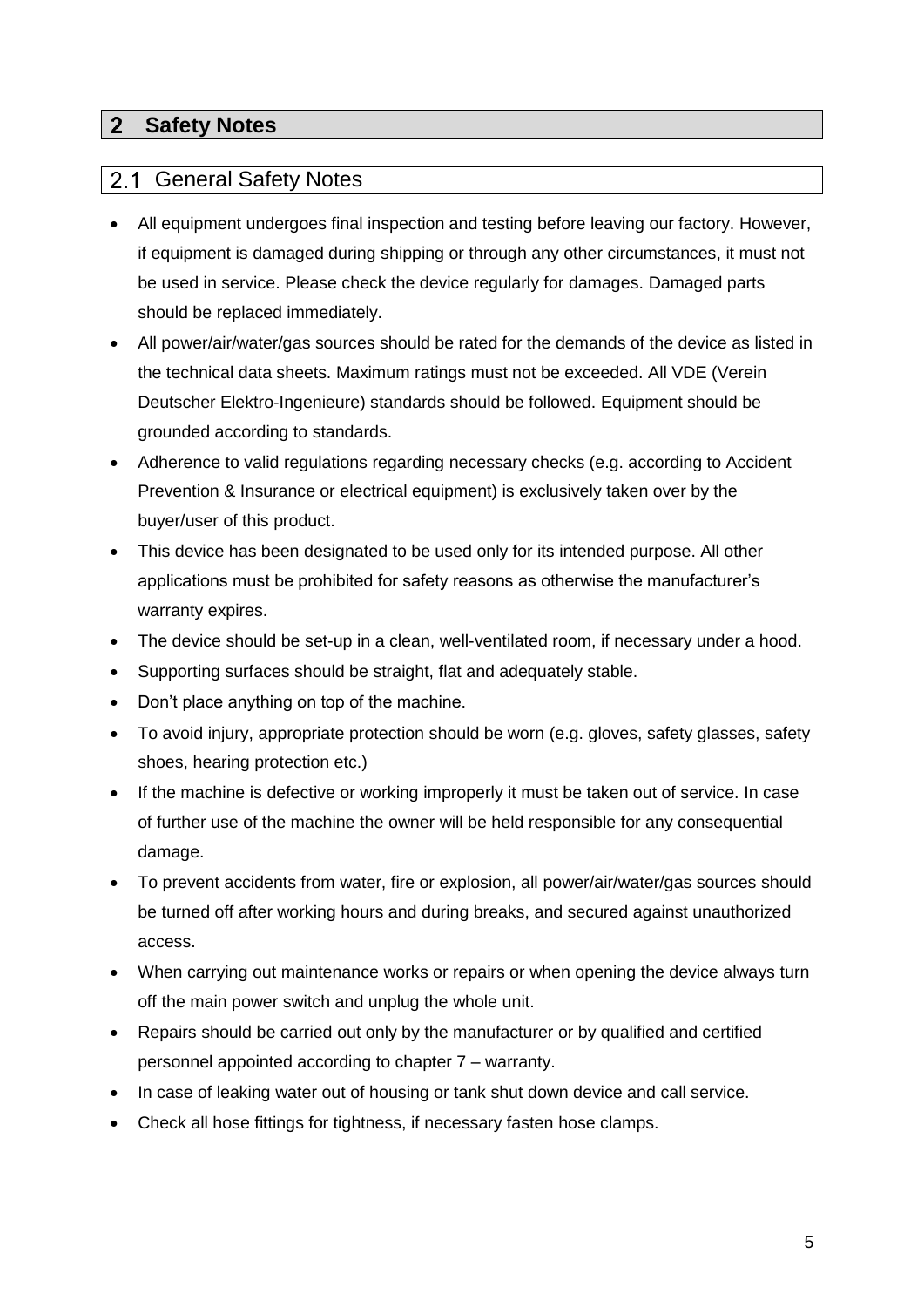### 2.2 Specific Safety Instructions

• This device is not suitable for continuous operation.

#### 3 **Installation**

The equipment delivered is ready for immediate use. The sealed plug can be connected directly to the mains supply 230 V/16A. For installation, please refer to chapter 2.

#### $3.1$ Installation

- 1. Please ensure that the power switch  $(1)$  is in the off  $.0^{\circ}$  position.
- 2. Insert supplied power cord into the device.
- 3. Plug the power cord into a properly installed wall outlet.

### 3.2 Rubber Cover Removal

Remove the rubber cover (3) of the vibration plate for easy cleaning in the basin or under running water.

1. After cleaning the rubber cover (3) put it back on the vibration plate.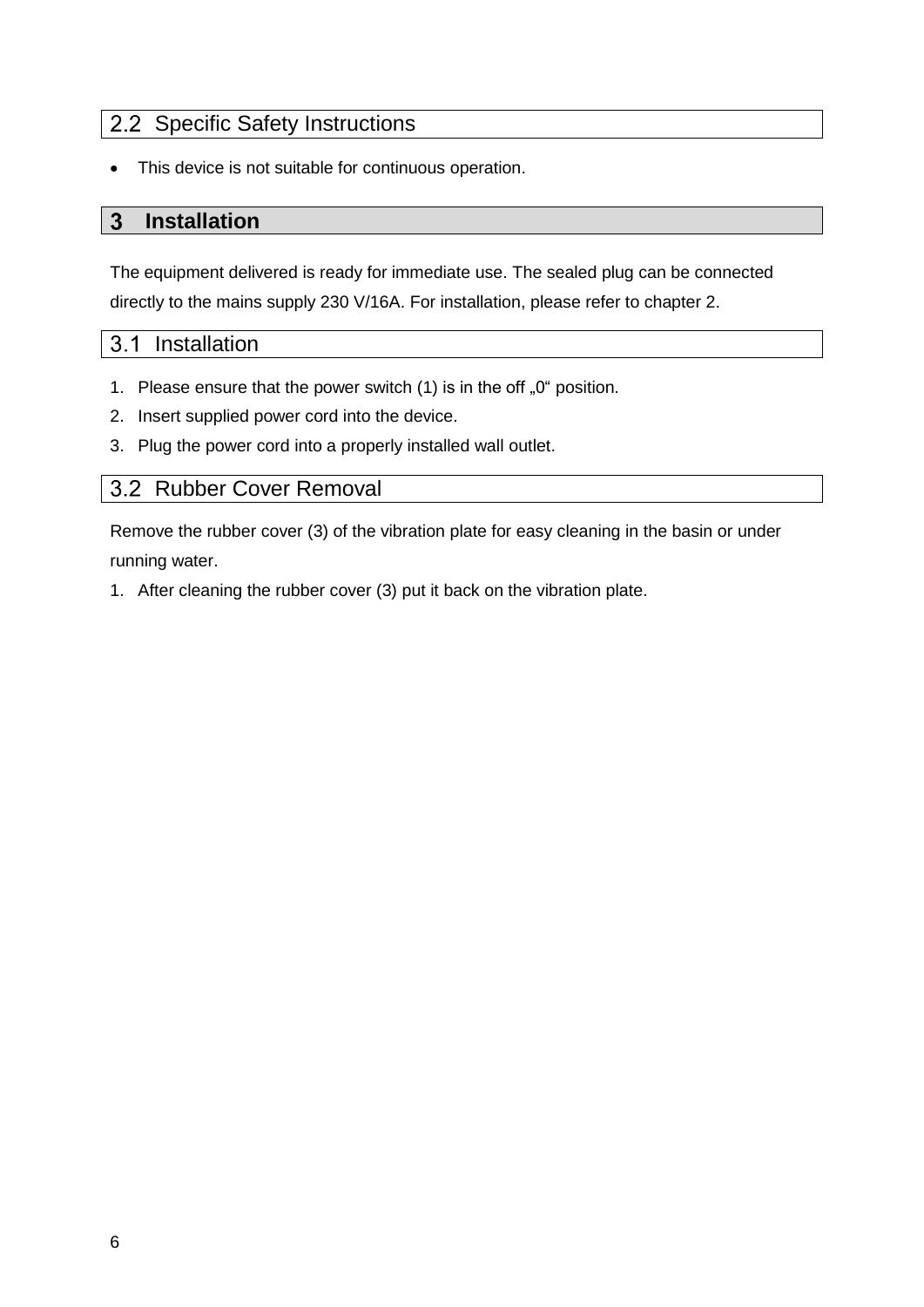#### **Operation**  $\overline{\mathbf{4}}$

#### Start-Up  $4.1$

- 1. Switch on the unit with the power switch (1). The vibration transformer works: Position I at the power switch  $(1) \rightarrow$  vibration frequency 3.000/min. Position II at the power switch (1)  $\rightarrow$  vibration frequency 6.000/min.
- 2. After having finished work switch off the vibration transformer with the power switch (1) to position "0".

### 4.2 Set vibration intensity

- 1. The vibration intensity can be adjusted continuously with the intensity control (4).
- 2. In order to increase intensity, turn the vibration intensity control (4) clockwise, offering an intensity range between 0 and 10.
- 3. In order to decrease intensity, turn the vibration intensity control anti-clockwise, offering an intensity range between 10 and 0.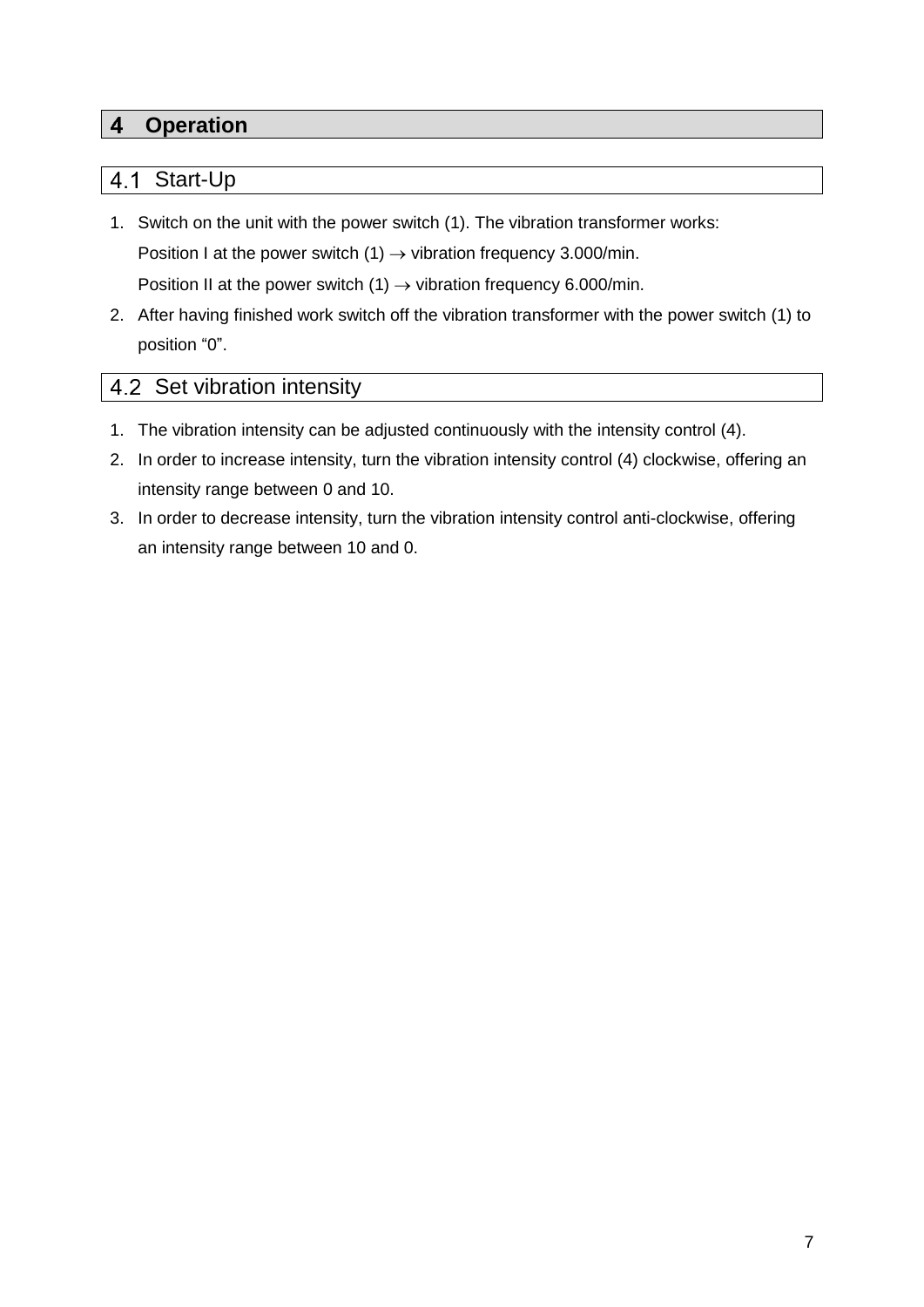## **5** Troubleshooting

| Device doesn't work (vibration doesn't | a. Check domestic fuse. |
|----------------------------------------|-------------------------|
| work).                                 | b. Check device fuse.   |
| Further defects.                       | Contact service.        |

#### $6\phantom{1}$ **Maintenance**

- Regularly check the condition of the device. Pay attention to visible damage to housing or power cord.
- Regularly clean the housing with a damp cloth or with REITEL stainless steel care spray.

### **Note**

Clean and protect your device at regular intervals with the REITEL stainless steel care spray (order -no.: 90405000) to remove lime, plaster and dust as well as other contaminants from the surface of the equipment and to prevent corrosion. The spray creates a lasting, water repellent protective film which helps keep the equipment clean.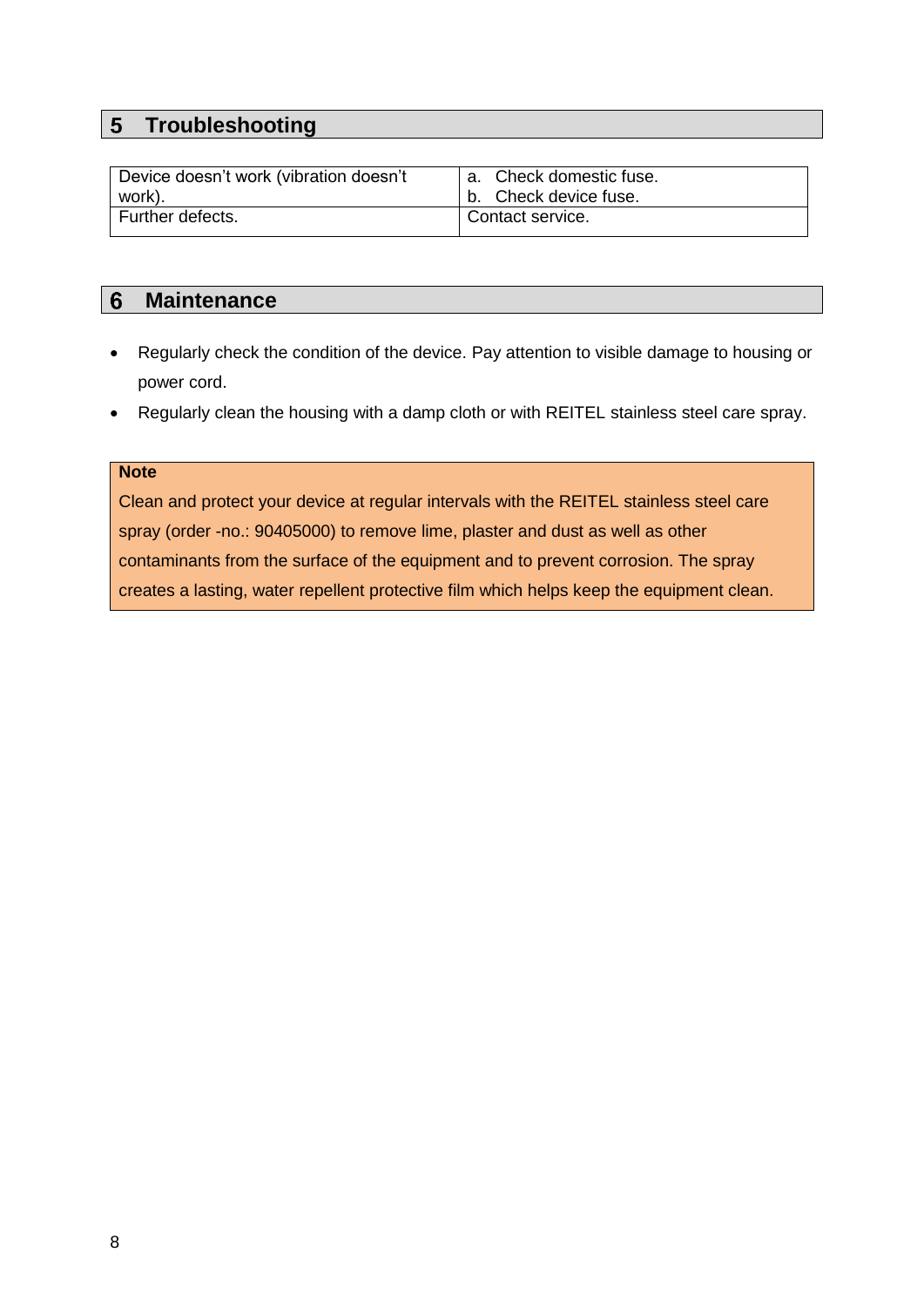#### $\overline{7}$ **Warranty**

We, REITEL Feinwerktechnik GmbH, offer a 1 year's warranty beginning from the proven date of purchase. This warranty covers all defects traceable to materials, design or workmanship. The following warranty regulations are applicable:

Within the warranty period Reitel Feinwerktechnik GmbH or an authorized distributor agrees at its sole option, to perform repair or replace this product at no charge covering all defects traceable to materials, design or workmanship. Warranty only applies to appropriate use and regular maintenance of this product according to the operating instructions. Claims under warranty are restricted to complementary performance. Additional claims, especially claims for indemnifications, are not covered by this warranty.

1.

Warranty claims have to be addressed to the distributor the product was purchased from or directly to our service department.

Contact:

REITEL Feinwerktechnik GmbH Senfdamm 20 49152 Bad Essen **Germany** Phone: +49(0)5472-9432-32 (Service Department) Phone: +49(0)5472-9432-0 (Reception) Fax-No: +49(0)5472-9432-40

2.

In case of warranty claim application the sales receipt or your purchase invoice showing the date of purchase of the product and the serial number must be furnished. Securely pack and ship the device, freight charges prepaid, at your own risk to us, along with a report describing the defect. We reserve the right to decline warranty if this information has been removed or modified after purchase of the product or if they are not included in case of warranty claims.

3.

Warranty repairs have to performed by REITEL Feinwerktechnik GmbH or by authorised distributors. Repairs performed by non-authorised companies will void the claim for refund since damages to the product resulting hereof are not covered by warranty.

4.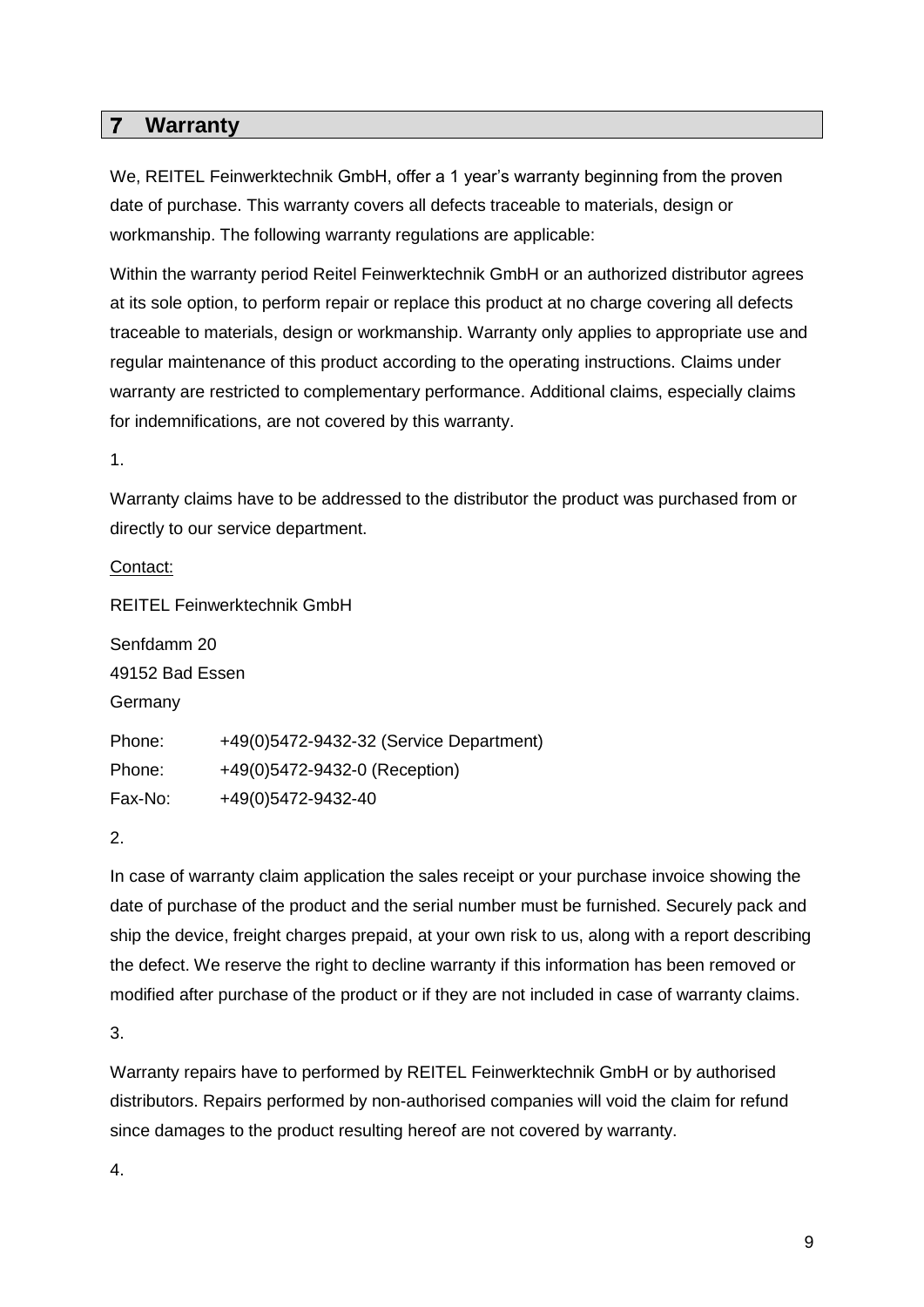If the unit sent in for repair or replacement is still under the original warranty then warranty is to the end of the original 1 year warranty.

5.

If the unit is destined to be operated in another country than originally intended and manfactured for, modifications to the product might be necessary to comply to special technical and /or safety standards of that specific country. Such modifications are no defects traceable to materials, design or workmanship. and are therefore expressly excluded from warranty claims.

Modification costs or damages arising from operation of the product under deviating conditions are not covered by warranty.

### 6.

Exclusions from warranty:

- − Service and maintenance work as well as repair and replacement of consumables according to our consumables' list
- − Transportation cost of the machine or installation and dismounting expenses incurred
- − Damages due to use of the product other than for its intended purpose
- − Damages due to faulty installation or insufficient maintenance of the product (e.g. decalcification)
- − Damages due to natural disaster e.g. lightning, water, fire, act of nature beyond control, war, inadequate line voltage, insufficient ventilation, no decalcification, insufficient care and cleaning or non-adherence to operation and maintenance instructions according to the accompanying operation guide.
- − Damage due to use of the product other than in accordance with the instructions provided by REITEL Feinwerktechnik GmH;
- − The warranty does not cover the cost of removal and replacement of parts and accessories, unless supplied as original equipment by REITEL Feinwerktechnik GmbH
- − All kind of damages occurred not directly at the device as well as consequential damages (e.g. damages to furniture due to a lack of water, downtime of the machine, material, lost working hours, wages and other consequential damages).

This warranty shall be rendered null and void if:

- − the product has been subject to any modification, repair or replacement other than as authorised by REITEL Feinwerktechnik GmbH
- − the product is continued to be operated despite a functional defect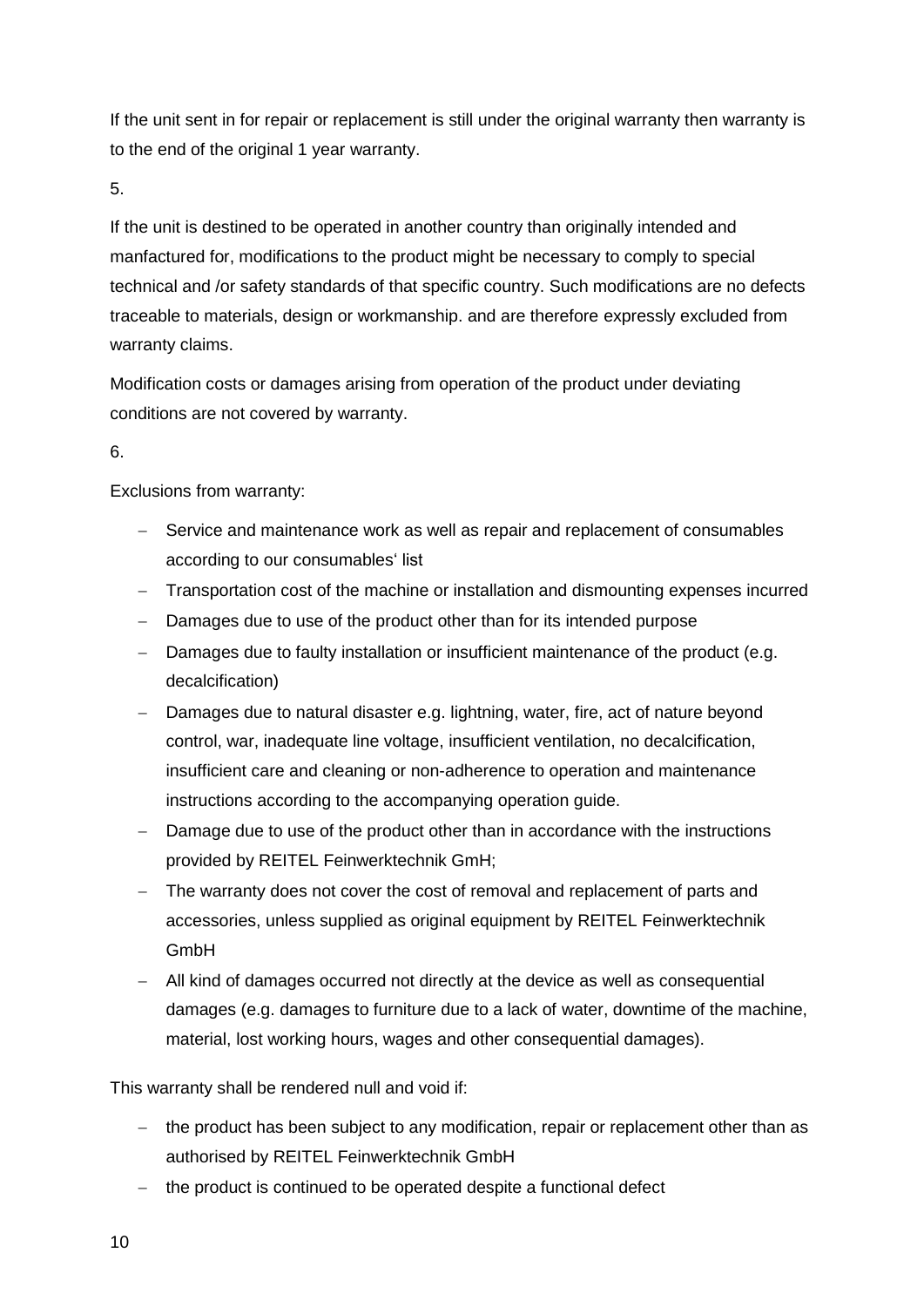7.

The warranty is device specific and may be claimed, within the warranty period, by any person who has legally acquired the device.

8.

Consumables are excluded from warranty. Spare parts are subject to a warranty coverage of 6 months against all defects traceable to materials, design or workmanship according to these warranty regulations.

9.

Legal default claims on the part of the purchaser remain unaffected by this warranty.

10.

We reserve the right to charge a processing fee if you do not want to carry out a repair and the device should be returned unrepaired.

11.

### **Please note:**

Upon repair or replacement of this unit, personal data and settings might get lost or damaged. We don't accept liability for all kind of data loss. The customer is advised to backup essential programs and data before sending for service.

12.

This warranty shall be interpreted in accordance with German law to the exclusion of UN sales law. Place of jurisdiction is our business location.

13.

If any provisions of this warranty are judged to be illegal or unenforceable, the continuation in full force and effect of the remaining provisions will not be prejudiced. The provisions of this warranty judged to be illegal or unenforceable shall be construed so as to give effect to the intent manifested by the provision held invalid, illegal or unenforceable and to give effect to section 13 hereof.

14.

Should you need to borrow a device while your device is being repaired, please contact Messrs. REITEL or your distributor. These loans are a service for which availability cannot necessarily be guaranteed. After the warranty period, a free may be charged for loan equipment as well as for shipping and packaging.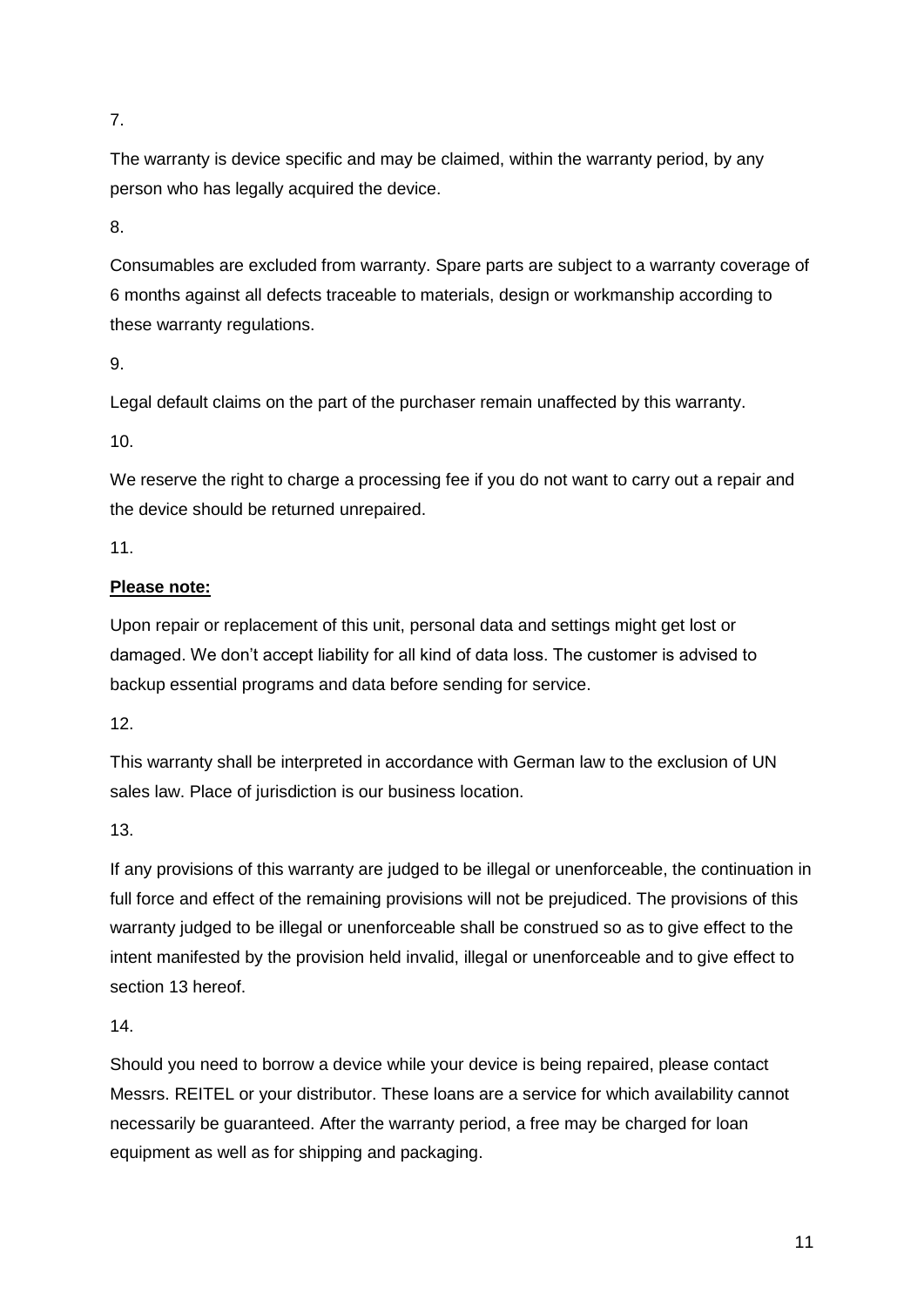# **Disposal Regulations**



According to valid laws our devices are disposed of properly according to B2B– regulations for proper disposal. Pls. contact your local dealer for information on local disposal guidelines.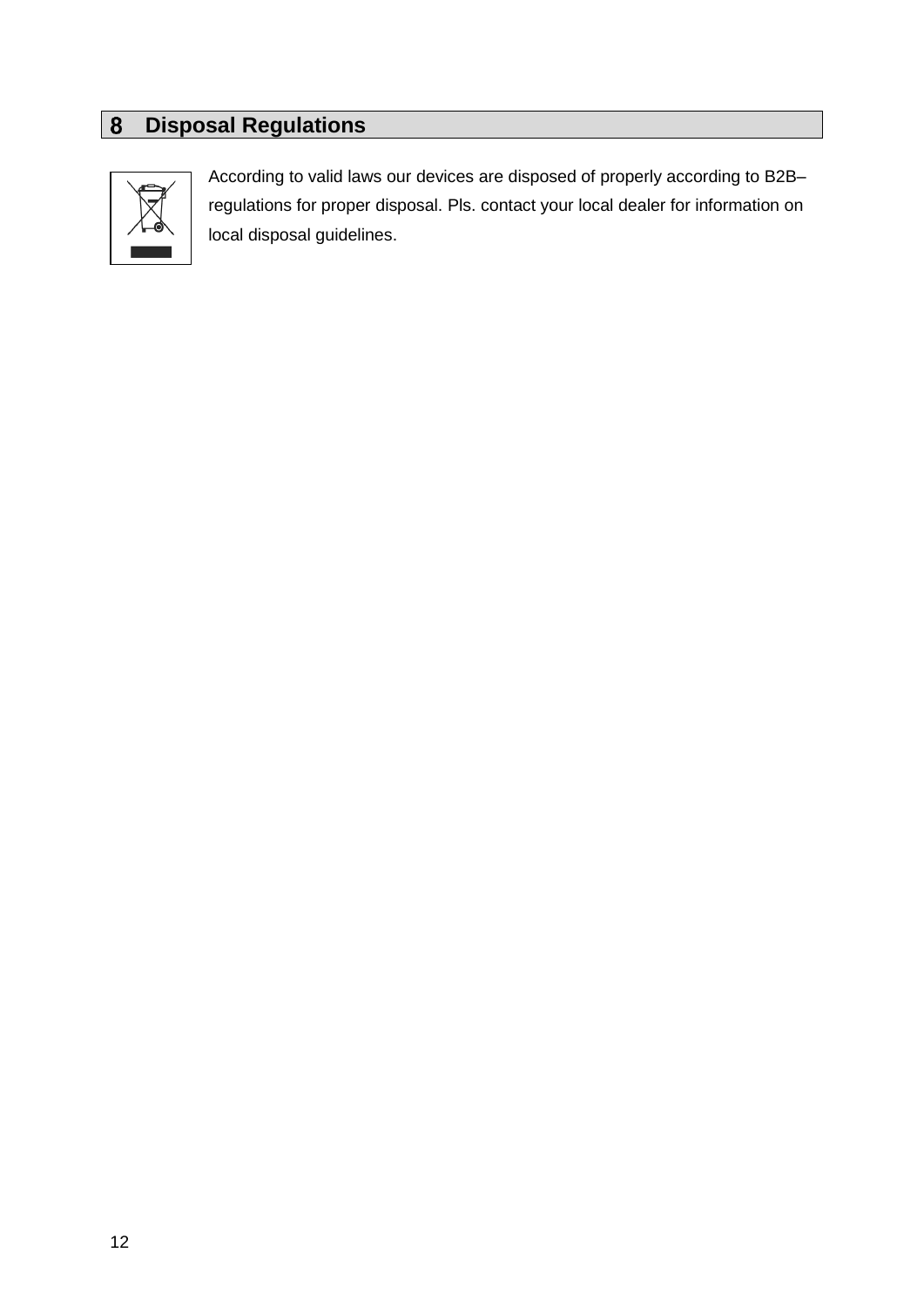# **9** Spare Parts List

| Best.-Nr.<br>Ref. | Rüttler 40<br>Ersatzteilliste / Spare parts list 03/2019    | <b>Stck/ME</b><br>Qty. | <b>ME</b><br><b>Unit</b> |
|-------------------|-------------------------------------------------------------|------------------------|--------------------------|
| E7012200          | Drehknopf für Leistungsregler / Rotary knob of control unit | 1                      | Stck/piece               |
| E6251300          | Gummiauflage / Rubber mat                                   | 1                      | Stck/piece               |
| E6036600          | Leuchte grün / Green lamp                                   | 1                      | Stck/piece               |
| E6251200          | Saugfuß / Feet                                              | 4                      | Stck/piece               |
| E7413500          | Signallampe gelb, rund / Round yellow signal lamp           | 1                      | Stck/piece               |
| E6042100          | Wahlschalter / Selector switch                              | 1                      | Stck/piece               |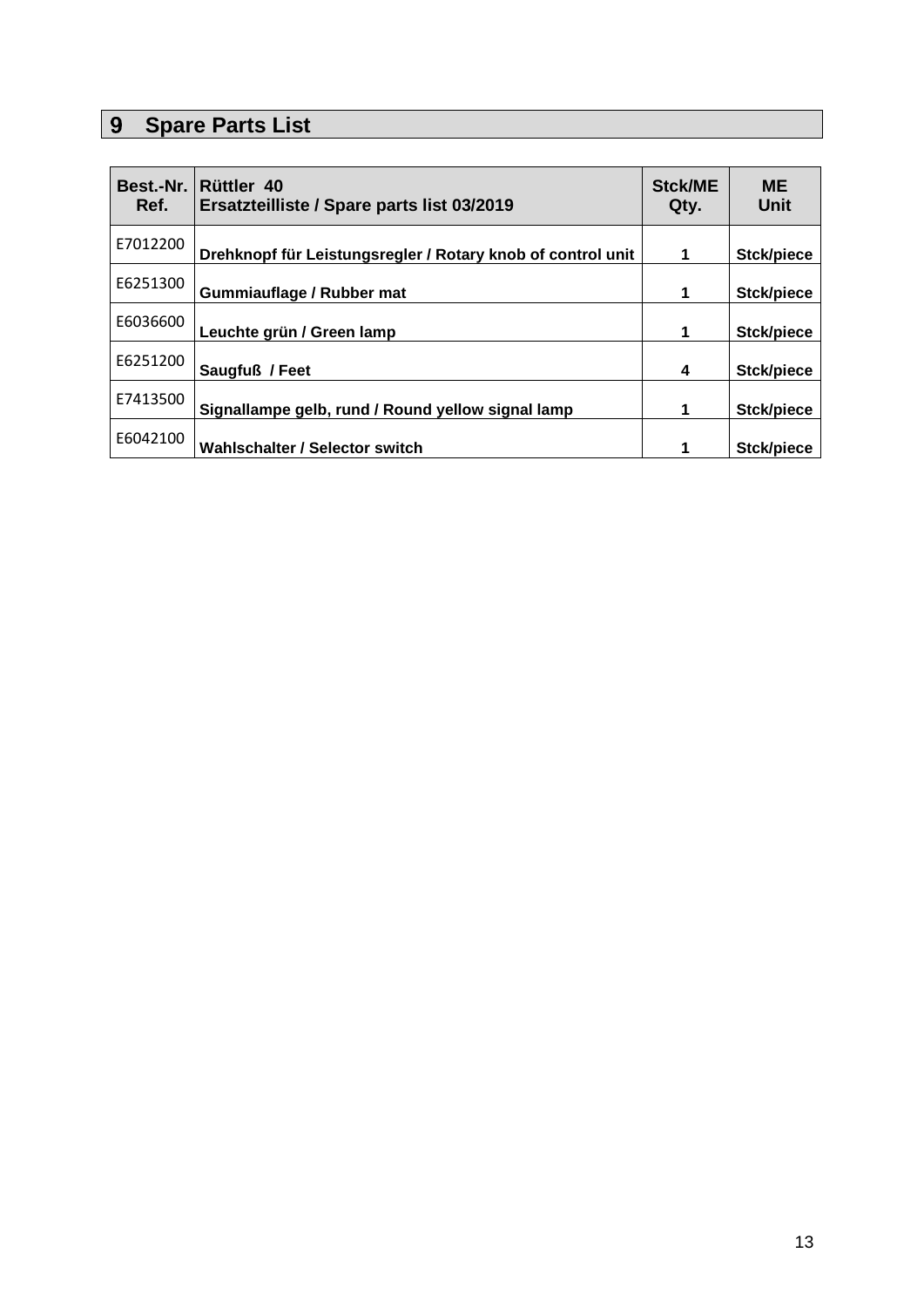### **10 EC-Conformity Declaration**

#### EG-Konformitätserklärung **EC-Conformity Declaration CE-Déclaration de Conformité**

im Sinne der EG-Richtlinie 2006/42/EG über Maschinen (Anhang II A) according to Machinery Directive 2006/42/EC (Appendix II A)<br>au sens de la Directive Machines 2006/42/CE (Appendix II A)

#### Name und Anschrift des Herstellers/Name and address of manufacturer/Nom et adresse du fabricant:

Reitel Feinwerktechnik GmbH Senfdamm 20 49152 Bad Essen

Diese Erklärung bezieht sich nur auf die Maschine in dem Zustand, in dem sie in Verkehr gebracht wurde; vom Endnutzer nachträglich ange-<br>brachte Teile und/oder nachträglich vorgenommene Eingriffe bleiben unberücksichtigt. the market and excludes components which are added and/or operations carried out subsequently by the final user. This declaration will become invalid if any unauthorised modification is made to the product./Cette déclaration concerne exclusivement les machines dans l'état dans lequel elles ont été mises sur le marché et exclut des composants ajoutés et/ou les opérations effectuées par la suite par l'utilisateur final. La présente déclaration perd sa validité si des modifications non-autorisées ont été apportées à la machine.

Hiermit erklären wir, dass die nachstehend beschriebene Maschine/We hereby declare that the machine described below/Nous déclarons que la machine ci-dessous

| Produktbezeichnung/Product name/Nom du produit: | Rüttler/        |  |
|-------------------------------------------------|-----------------|--|
|                                                 | Vibrator/       |  |
|                                                 | Vibreur         |  |
| Typenbezeichnung/Type/Type:                     | <b>VIBROMAT</b> |  |

allen einschlägigen Bestimmungen der Maschinenrichtlinie 2006/42/EG entspricht. Die Schutzziele der Richtlinie 2014/35/EU über elektrische Betriebsmittel sowie 2011/65/EU (RoHS 2) werden eingehalten./is in conformity with all applicable requirements of the Machinery Directive 2006/42/EC. The safety objectives of the Directive on Electrical Equipment 2014/35/EU as well as the Directive 2011/65/EU (RoHS 2) are adhered to /est conforme aux dispositions applicables de la Directive Machines 2006/42/CE. Les objectifs de sécurité de la Directive sur les Matériels Electriques 2014/35/EU ainsi que de directive 2011/65/EU (RoHS 2) sont respectés.

Angewandte harmonisierte Normen/Harmonised standards applied/Normes harmonisées appliquées:

EN 12100:2010

EN 60204-1:2006

EN 61010-1:2001

Bevollmächtigter für die Zusammenstellung der relevanten technischen Unterlagen: Representative authorised to compile the relevant technical documentation: Personne autorisée à constituer la documentation technique pertinente:

| Daniel Reitel<br>Reitel Feinwerktechnik GmbH<br>Senfdamm 20<br>49152 Bad Essen | $-Gm_{b}$<br><b>kechnik</b><br>$\frac{1}{2}$<br>Department<br>Ø<br>for<br>Quality<br>and<br><b>South</b><br>$1 - 10$<br>Safety |                                      |
|--------------------------------------------------------------------------------|--------------------------------------------------------------------------------------------------------------------------------|--------------------------------------|
| 06.02.2018                                                                     | مثا<br>u                                                                                                                       |                                      |
| Ort, Datum<br>Place, Date<br>Lieu, Date                                        | Daniel Reitel, Geschäftsführender Gesellschafter/Managing Director/<br>Directeur Général<br>$-11855$                           | Unterschrift/Signature/<br>Signature |